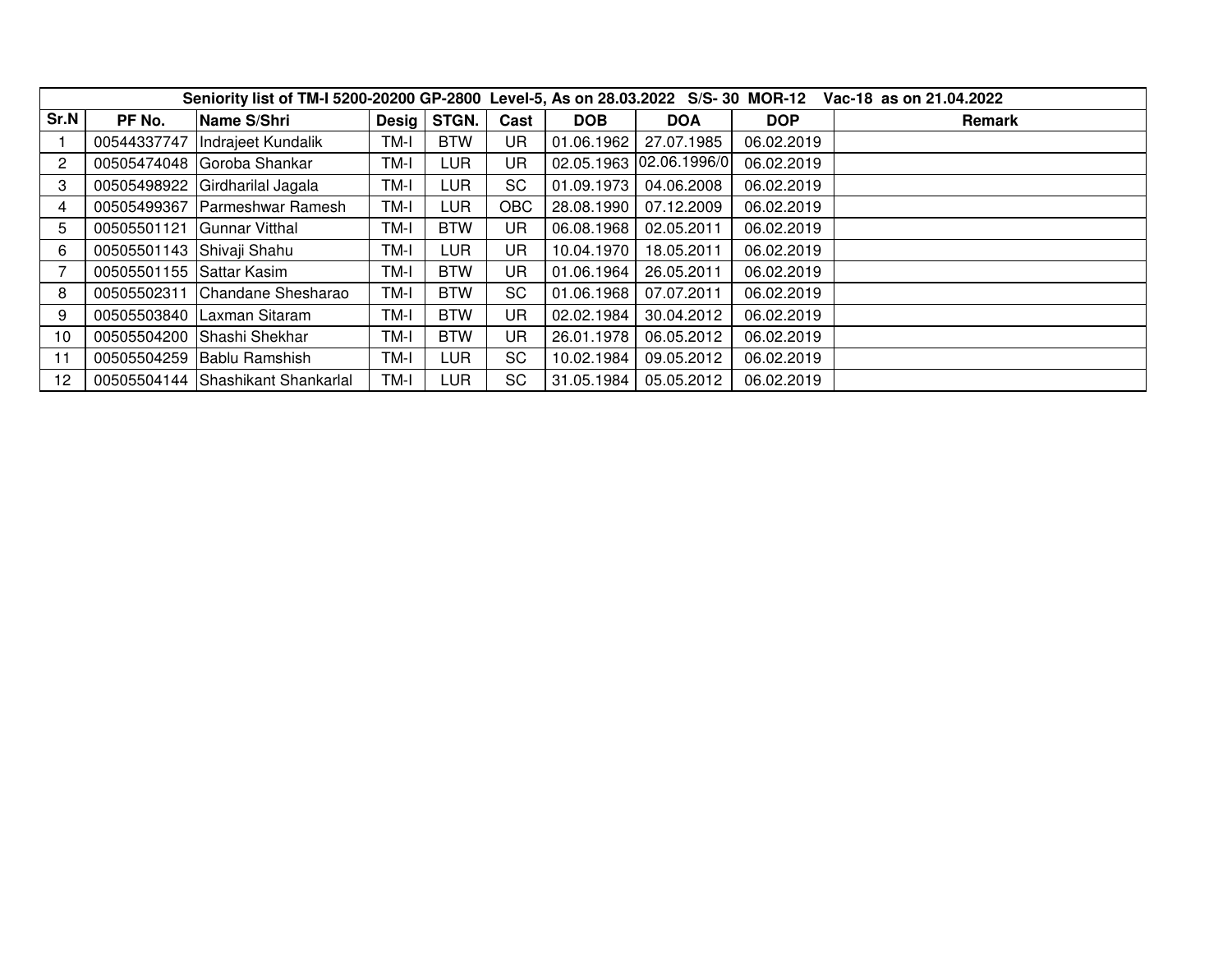| Seniority list of TM-II 5200-20200 GP-2400 Level-4, As on 28.03.2022 S/S- 62 MOR-29 |             |                                  |              |             |           |            |            |            | Vac-33 as on 21.04.2022 |
|-------------------------------------------------------------------------------------|-------------|----------------------------------|--------------|-------------|-----------|------------|------------|------------|-------------------------|
| Sr.N                                                                                | PF No.      | Name S/Shri                      | <b>Desig</b> | STGN.       | Cast      | <b>DOB</b> | <b>DOA</b> | <b>DOP</b> | Remark                  |
| -1                                                                                  | 00505491885 | Sopan Baban                      | TM-II        | <b>BTW</b>  | <b>UR</b> | 02.06.1978 | 15.07.1997 | 08.03.2019 |                         |
| $\overline{c}$                                                                      | 00505498361 | Dansingh Meena                   | TM-II        | <b>LUR</b>  | <b>ST</b> | 06.10.1978 | 15.11.2006 | 08.03.2019 |                         |
| 3                                                                                   | 00505494734 | Raju Jagannath                   | TM-II        | <b>CHNL</b> | <b>UR</b> | 01.06.1963 | 29.03.2003 | 08.03.2019 |                         |
| 4                                                                                   | 00505498983 | Kaluram Ranglal                  | TM-II        | LUR         | <b>ST</b> | 10.08.1973 | 04.06.2008 | 08.03.2019 |                         |
| 5                                                                                   | 00505498958 | Radhesham Jailuram               | TM-II        | <b>HGL</b>  | OBC       | 07.07.1978 | 04.06.2008 | 08.03.2019 |                         |
| 6                                                                                   | 00505498946 | Uttam Prakash                    | TM-II        | <b>YSI</b>  | UR        | 04.06.1984 | 25.06.2008 | 08.03.2019 |                         |
| 7                                                                                   | 00505499585 | Sachin Sugriv                    | TM-II        | <b>CHNL</b> | <b>UR</b> | 02.02.1992 | 23.07.2010 | 08.03.2019 |                         |
| 8                                                                                   |             | 424N1252006 Chandrakant Madhukar | TM-II        | <b>UPI</b>  | SC        | 07.06.1983 | 26.04.2012 | 08.03.2019 |                         |
| 9                                                                                   | 00505501696 | Tukaram Shriram                  | TM-II        | LUR         | <b>UR</b> | 01.06.1964 | 23.04.2011 | 08.03.2019 |                         |
| 10                                                                                  | 00505501702 | Pratapsingh                      | TM-II        | <b>GANI</b> | <b>UR</b> | 20.08.1964 | 29.04.2011 | 08.03.2019 |                         |
| 11                                                                                  | 00505501763 | Abasaheb Prallhad                | TM-II        | <b>DKY</b>  | UR        | 04.03.1967 | 16.05.2011 | 08.03.2019 |                         |
| 12                                                                                  | 00505501167 | Masa Balbhim                     | TM-II        | <b>UMD</b>  | SC        | 27.06.1967 | 31.05.2011 | 08.03.2019 |                         |
| 13                                                                                  | 00505501167 | <b>Dilip Sojardas</b>            | TM-II        | <b>UMD</b>  | SC        | 01.12.1965 | 1/6/2011   | 08.03.2019 |                         |
| 14                                                                                  | 00519110231 | Tanaji Limbaji                   | TM-II        | <b>BANL</b> | SC        | 05.11.1969 | 10.06.2011 | 08.03.2019 |                         |
| 15                                                                                  | 00505502524 | Uttam Sopanrao                   | TM-II        | <b>BANL</b> | SC        | 15.12.1970 | 09.07.2011 | 08.03.2019 |                         |
| 16                                                                                  | 00505502512 | Laxman Kisan                     | TM-II        | GANI        | OBC       | 01.06.1975 | 09.07.2011 | 08.03.2019 |                         |
| 17                                                                                  | 00505500552 | Yashwant Ramchandra              | TM-II        | <b>LUR</b>  | <b>UR</b> | 07.08.1962 | 29.04.2011 | 08.03.2019 |                         |
| 18                                                                                  | 00505499975 | Nitin Ananda                     | TM-II        | <b>MRX</b>  | SC        | 14.08.1982 | 21.06.2011 | 08.03.2019 |                         |
| 19                                                                                  | 00505502202 | Gopal Dhansingh                  | TM-II        | <b>GANI</b> | SC        | 22.08.1963 | 17.02.2012 | 08.03.2019 |                         |
| 20                                                                                  | 00505501647 | Ramrao Shamrao                   | TM-II        | <b>LUR</b>  | <b>UR</b> | 10.05.1964 | 25.05.2011 | 08.03.2019 |                         |
| 21                                                                                  | 00513831589 | Amar Tanaji                      | TM-II        | <b>SEI</b>  | <b>UR</b> | 21.05.1981 | 02.08.2009 | 08.03.2019 |                         |
| 22                                                                                  | 00574877355 | Shivram Ganpati                  | TM-II        | <b>NEI</b>  | <b>UR</b> | 05.04.1983 | 24.05.2012 | 08.03.2019 |                         |
| 23                                                                                  | 00505504569 | <b>Atul Ramesh</b>               | TM-II        | <b>MGO</b>  | UR        | 28.05.1987 | 23.06.2012 | 08.03.2019 |                         |
| 24                                                                                  | 00505512086 | Shriram Arjun                    | TM-II        | <b>PJR</b>  | <b>UR</b> | 10.05.1988 | 30.12.2012 | 08.03.2019 |                         |
| 25                                                                                  | 0050552207  | Gangadhar Vilas                  | TM-II        | <b>PJR</b>  | <b>SC</b> | 16.06.1989 | 02.01.2013 | 08.03.2019 |                         |
| 26                                                                                  | 00505514186 | Vinod Soma                       | TM-II        | <b>MGO</b>  | <b>UR</b> | 01.06.1985 | 01.07.2013 | 08.03.2019 |                         |
| 27                                                                                  | 50813857571 | Santosh V. Waghmare              | TM-II        | <b>OSA</b>  | SC        | 01.09.1989 | 08.07.2013 | 08.03.2019 |                         |
| 28                                                                                  | 00505514162 | Ajinkya Fulchand                 | TM-II        | <b>YSI</b>  | SC        | 12.02.1988 | 10.07.2013 | 08.03.2019 |                         |
| 29                                                                                  |             | 00505516213   Vishnu Namdev      | TM-II        | <b>OSA</b>  | <b>ST</b> | 11.11.1963 | 16.11.2013 | 08.03.2019 |                         |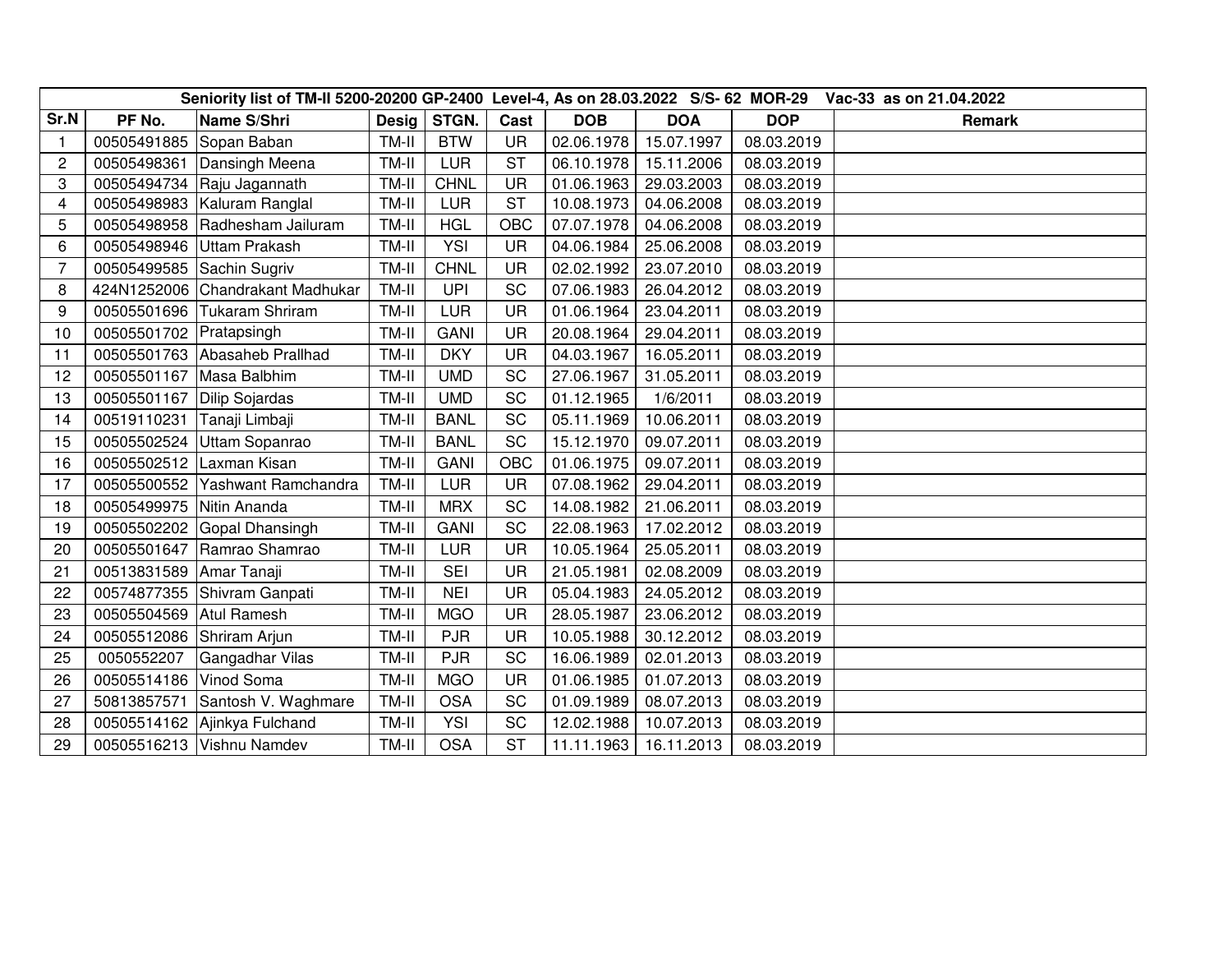|                |             |                                |              |            |           | Seniority list of TM-III 5200-20200 GP-1900 Level-2, As on 28.03.2022 S/S- 62 MOR-95<br>Vac-33 as on 21.04.2022 |                           |            |                                                         |  |  |
|----------------|-------------|--------------------------------|--------------|------------|-----------|-----------------------------------------------------------------------------------------------------------------|---------------------------|------------|---------------------------------------------------------|--|--|
| Sr.N           | PF No.      | Name S/Shri                    | <b>Desig</b> | STGN.      | Cast      | <b>DOB</b>                                                                                                      | <b>DOA</b>                | <b>DOP</b> | Remark                                                  |  |  |
| $\mathbf{1}$   | 00505469053 | Bibhishan Dagdoo               | TM-III       | <b>BTW</b> | <b>UR</b> | 19.02.1964                                                                                                      | 21.08.1983/               |            |                                                         |  |  |
|                |             |                                |              |            |           |                                                                                                                 | 19.07.1988<br>24.06.1983/ |            |                                                         |  |  |
| $\overline{2}$ | 00505471904 | Subhash Shankar                | TM-III       | <b>BTW</b> | <b>UR</b> | 16.01.1962                                                                                                      | 18.03.1989                |            |                                                         |  |  |
|                |             |                                |              |            |           |                                                                                                                 | 08.05.1985/               |            |                                                         |  |  |
| 3              | 00505469788 | Shamrao Bhagwan                | TM-III       | <b>BTW</b> | <b>UR</b> | 01.06.1965                                                                                                      | 20.11.1991                |            |                                                         |  |  |
| 4              | 00505491678 | Suryakant Shankar              | TM-III       | LUR        | SC        | 08.04.1965                                                                                                      | 03.04.1995                | 17.08.2012 |                                                         |  |  |
| 5              | 00505493055 | Kumar Bhagoji                  | TM-III       | LUR        | SC        | 02.12.1964                                                                                                      | 12.05.2000                | 17.08.2012 |                                                         |  |  |
| 6              | 00510026836 | Narayan Ankush                 | TM-III       | <b>BTW</b> | <b>UR</b> | 11.06.1982                                                                                                      | 13.05.2006                | 17.08.2012 |                                                         |  |  |
| $\overline{7}$ | 00510026113 | Harishchandra                  | <b>UR</b>    | LUR        | <b>UR</b> | 15.07.1974                                                                                                      | 13.05.2006                | 17.08.2012 |                                                         |  |  |
| 8              | 00505996387 | Sunil Devidas                  | TM-III       | <b>BTW</b> | OBC       | 01.05.1974                                                                                                      | 16.10.2007                | 17.08.2012 |                                                         |  |  |
| 9              | 00505967909 | Annasaheb shalu                | TM-III       | <b>LUR</b> | SC        | 01.06.1971                                                                                                      | 16.01.1991                | 17.08.2012 |                                                         |  |  |
| 10             | 00505499008 | Meghsingh Chaganlal            | TM-III       | <b>LUR</b> | SC        | 25.12.1983                                                                                                      | 04.06.2008                | 17.08.2012 |                                                         |  |  |
| 11             | 00505502858 | Dharmaraj Narhari              | TM-III       | <b>BTW</b> | <b>UR</b> | 04.01.1964                                                                                                      | 15.09.2011                | 28.03.2013 |                                                         |  |  |
| 12             | 00513824340 | Vijay Bhimrao                  | TM-III       | <b>BTW</b> | UR        | 02.06.1974                                                                                                      | 25.07.2008                | 01.04.2014 |                                                         |  |  |
| 13             | 00505501714 | Dilip Dhondiram                | TM-III       | <b>LUR</b> | <b>UR</b> | 20.04.1963                                                                                                      | 29.04.2011                | 01.04.2014 |                                                         |  |  |
| 14             | 00505501740 | Pandurang Bhimrao              | TM-III       | <b>LUR</b> | <b>UR</b> | 01.03.1968                                                                                                      | 02.05.2011                | 01.04.2014 |                                                         |  |  |
| 15             | 00505501775 | Shaikh Mo Rafi najeer          | TM-III       | <b>LUR</b> | <b>UR</b> | 01.01.1969                                                                                                      | 16.05.2011                | 01.04.2014 |                                                         |  |  |
| 16             | 00502723219 | Kailas Ramdas                  | TM-III       | LUR        | <b>UR</b> | 12.01.1968                                                                                                      | 27.05.2008                | 01.04.2014 |                                                         |  |  |
| 17             | 00505502536 | Babu Patloba                   | TM-III       | <b>LUR</b> | OBC       | 15.06.1971                                                                                                      | 09.07.2011                | 01.04.2014 |                                                         |  |  |
| 18             | 00505502380 | Pradeep Sheshrao               | TM-III       | <b>BTW</b> | SC        | 24.01.1965                                                                                                      | 16.07.2011                | 01.04.2014 |                                                         |  |  |
| 19             | 00505502901 | Babruwan Kallapa               | TM-III       | <b>LUR</b> | UR        | 25.12.1969                                                                                                      | 29.07.2011                | 01.04.2014 |                                                         |  |  |
| 20             | 00505502860 | Jeevan Devidas                 | TM-III       | LUR        | <b>UR</b> | 20.06.1963                                                                                                      | 04.08.2011                | 01.04.2014 |                                                         |  |  |
| 21             | 00505502809 | Umesh Rama                     | TM-III       | <b>BTW</b> | <b>UR</b> | 29.10.1983                                                                                                      | 27.08.2011                | 01.04.2014 |                                                         |  |  |
| 22             | 00505503206 | Gopal Ramling                  | TM-III       | <b>BTW</b> | <b>UR</b> | 01.06.1966                                                                                                      | 29.12.2011                | 01.04.2014 |                                                         |  |  |
| 23             | 00505500278 | Bhausaheb Bhimrao              | TM-III       | LUR        | SC        | 30.08.1985                                                                                                      | 01.03.2011                | 01.04.2014 |                                                         |  |  |
| 24             | 00505513774 | Yunus Ismail                   | TM-III       | <b>LUR</b> | <b>UR</b> | 01.04.1987                                                                                                      | 11.07.2013                | 11.07.2015 | Promoted TM-III as per OO no. 18/2019<br>dtd.24.10.2019 |  |  |
| 25             | 00505513753 | Pradip Digambar                | TM-III       | <b>LUR</b> | <b>UR</b> | 23.05.1990                                                                                                      | 11.07.2013                | 11.07.2015 | Promoted TM-III as per OO no. 18/2019<br>dtd.24.10.2019 |  |  |
| 26             | 00505513741 | Santosh Narayan                | TM-III       | <b>LUR</b> | <b>UR</b> | 25.01.1991                                                                                                      | 11.07.2013                | 11.07.2015 | Promoted TM-III as per OO no. 18/2019<br>dtd.24.10.2019 |  |  |
| 27             | 00505516468 | Ajit Shamrao                   | TM-III       | <b>BTW</b> | <b>UR</b> | 20.04.1986                                                                                                      | 07.01.2014                | 07.01.2016 | Promoted TM-III as per OO no. 18/2019<br>dtd.24.10.2019 |  |  |
| 28             |             | 00505518660 Ghanshyam Shrimant | TM-III       | LUR        | <b>UR</b> | 18.05.1986                                                                                                      | 05.12.2014                | 05.12.2016 | Promoted TM-III as per OO no. 18/2019<br>dtd.24.10.2019 |  |  |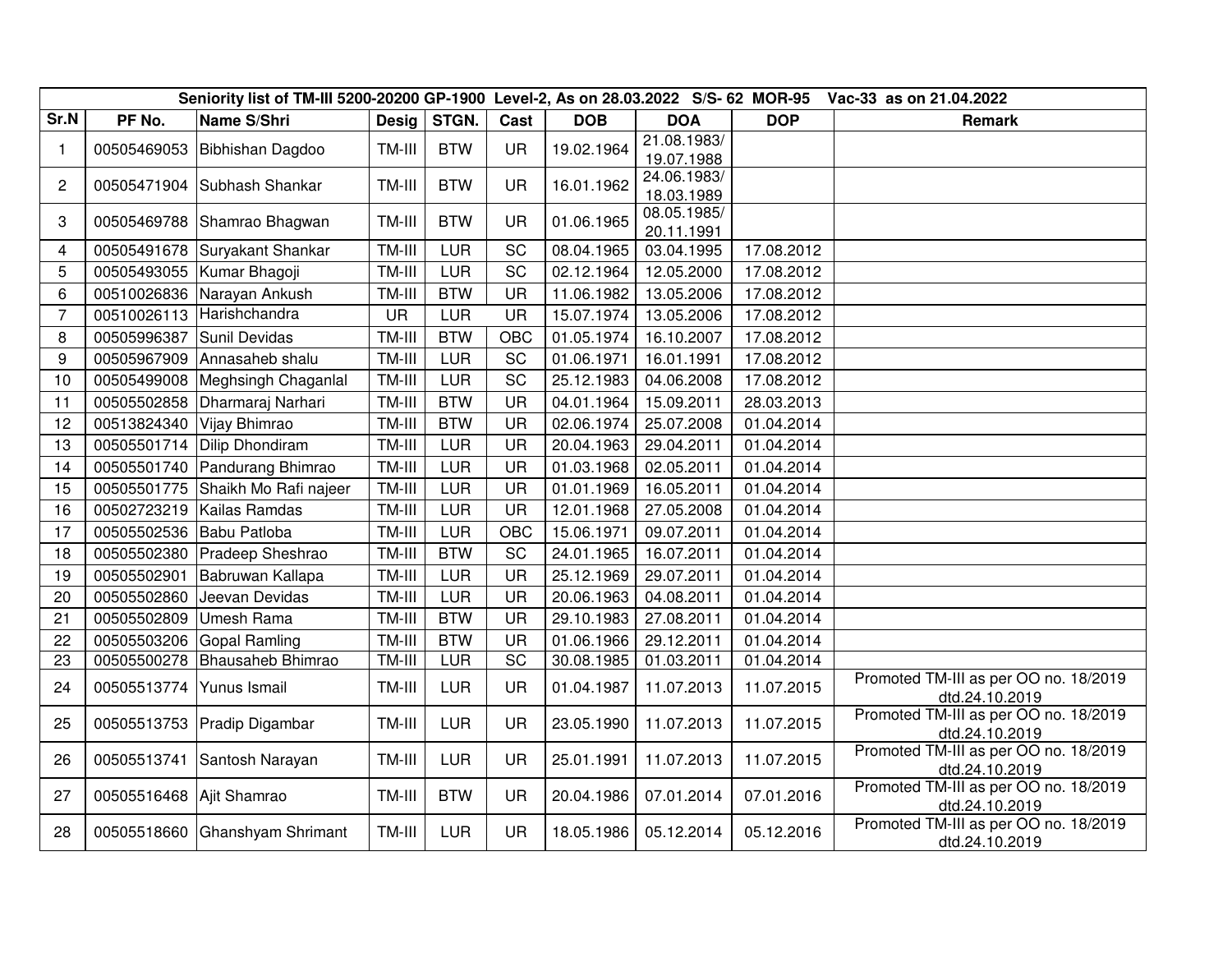| Sr.N | PF No.      | Name S/Shri                | <b>Desig</b> | STGN.      | Cast      | <b>DOB</b> | <b>DOA</b> | <b>DOP</b> | Remark                                    |
|------|-------------|----------------------------|--------------|------------|-----------|------------|------------|------------|-------------------------------------------|
| 29   | 00513824521 | Krishna Bhagwan            | TM-III       | <b>BTW</b> | <b>UR</b> | 01.06.1982 | 28.07.2008 | 06.12.2016 |                                           |
| 30   | 00551945354 | Nagargoje Abhiman          | TM-III       | <b>BTW</b> | <b>UR</b> | 07.12.1968 | 27.09.2011 | 06.12.2016 |                                           |
| 31   | 00505506906 | Ganesh Prakash             | TM-III       | <b>LUR</b> | SC        | 12.06.1985 | 04.08.2012 | 06.12.2016 |                                           |
| 32   | 00505512232 | Amol Nanasaheb             | TM-III       | <b>BTW</b> | <b>UR</b> | 22.11.1984 | 30.12.2012 | 06.12.2016 |                                           |
| 33   | 00505512074 | <b>Prashant Maruti</b>     | TM-III       | <b>BTW</b> | <b>UR</b> | 19.09.1986 | 30.12.2012 | 06.12.2016 |                                           |
| 34   | 00505512116 | Vishal Rajkumar            | TM-III       | LUR        | UR        | 27.07.1990 | 30.12.2012 | 06.12.2016 |                                           |
| 35   | 00505513492 | Nitin Arun                 | TM-III       | <b>BTW</b> | <b>UR</b> | 01.06.1990 | 01.07.2013 | 06.12.2016 |                                           |
| 36   | 00529800790 | Dilip Ankush               | TM-III       | <b>BTW</b> | OBC       | 31.03.1991 | 04.07.2013 | 06.12.2016 |                                           |
| 37   | 00510809831 | Vijay Shankarrao           | TM-III       | <b>LUR</b> | SC        | 15.07.1987 | 01.08.2013 | 06.12.2016 |                                           |
| 38   | 00513861171 | Vikas Madhukar Oman        | TM-III       | <b>BTW</b> | SC        | 17.06.1986 | 05.08.2013 | 06.12.2016 | Promotion TM-III corrigendum order issued |
| 39   | 00511040178 | Atul Namdeo                | TM-III       | LUR        | SC        | 14.04.1991 | 02.09.2013 | 06.12.2016 | Promotion TM-III corrigendum order issued |
| 40   | 00505516511 | Dnyaneshwar Shankar        | TM-III       | <b>LUR</b> | SC        | 01.08.1988 | 07.01.2014 | 06.12.2016 | Promotion TM-III corrigendum order issued |
| 41   | 00505510193 | Mukesh Kumar               | TM-III       | LUR        | OBC       | 23.02.1988 | 07.12.2012 | 01.01.2018 | TM-III Refusal submited on Jan-2017       |
| 42   | 00505504979 | <b>Bhausaheb Baloo</b>     | TM-III       | LUR        | SC        | 30.05.1984 | 29.06.2012 | 01.01.2018 | TM-III Refusal submited on Jan-2017       |
| 43   | 247lK110049 | Shivanand Digambar         | TM-III       | LUR        | <b>UR</b> | 25.07.1966 | 30.03.2011 | 29.06.2018 |                                           |
| 44   | 00505501362 | Somnath Sidhling           | TM-III       | <b>LUR</b> | <b>UR</b> | 24.05.1964 | 20.04.2011 | 29.06.2018 |                                           |
| 45   | 00505502962 | Pervez SaeedAhmed          | TM-III       | <b>BTW</b> | <b>UR</b> | 09.07.1988 | 01.10.2011 | 29.06.2018 |                                           |
| 46   | 00505504132 | Sanjay Kumar               | TM-III       | LUR        | SC        | 15.03.1977 | 05.05.2012 | 29.06.2018 |                                           |
| 47   | 00505504168 | Bindyachal Manan           | TM-III       | <b>LUR</b> | <b>UR</b> | 26.11.1988 | 05.05.2012 | 29.06.2018 |                                           |
| 48   | 00505503863 | Pramod Ramchandara         | TM-III       | <b>BTW</b> | SC        | 02.07.1980 | 06.05.2012 | 29.06.2018 |                                           |
| 49   | 00505504211 | Rajesh Kumar               | TM-III       | LUR        | SC        | 01.10.1982 | 09.05.2012 | 29.06.2018 |                                           |
| 50   | 00505504223 | Bindeshwar Kumar           | TM-III       | LUR        | OBC       | 01.01.1989 | 09.05.2012 | 29.06.2018 |                                           |
| 51   | 00505503802 | Santosh Kumar              | TM-III       | <b>BTW</b> | OBC       | 02.01.1979 | 13.05.2012 | 29.06.2018 |                                           |
| 52   | 00529800781 | Devidas Ashok Dhere        | TM-III       | LUR        | SC        | 09.06.1982 | 16.05.2012 | 29.06.2018 |                                           |
| 53   | 00410805850 | Umakant Limraj             | TM-III       | <b>LUR</b> | UR        | 07.06.1983 | 26.05.2012 | 29.06.2018 |                                           |
| 54   | 00511020398 | <b>Arvind Salba Kachre</b> | TM-III       | <b>LUR</b> | SC        | 02.07.1982 | 12.06.2012 | 29.06.2018 |                                           |
| 55   | 00505504673 | Popat Eknath               | TM-III       | <b>BTW</b> | SC        | 11.01.1982 | 21.06.2012 | 29.06.2018 |                                           |
| 56   | 00505503868 | <b>Ashok Shenfad</b>       | TM-III       | <b>LUR</b> | SC        | 06.06.1976 | 29.06.2012 | 29.06.2018 |                                           |
| 57   | 00505504892 | Vinod Ashok                | TM-III       | <b>BTW</b> | SC        | 01.08.1984 | 29.06.2012 | 29.06.2018 |                                           |
| 58   | 00505505380 | Anil Dnyanadeo             | TM-III       | <b>BTW</b> | SC        | 01.06.1985 | 09.07.2012 | 29.06.2018 |                                           |
| 59   | 00505507996 | Rahim Aajij                | TM-III       | <b>BTW</b> | <b>UR</b> | 11.05.1993 | 13.07.2012 | 29.06.2018 |                                           |
| 60   | 00511021330 | Nitin Gangadhar            | TM-III       | LUR        | SC        | 23.03.1988 | 01.08.2012 | 29.06.2018 |                                           |
| 61   | 00505508009 | Rahul Devidas              | TM-III       | <b>BTW</b> | <b>UR</b> | 13.06.1985 | 02.08.2012 | 29.06.2018 |                                           |
| 62   | 00505506890 | Avinash Uttareshwar        | TM-III       | LUR        | OBC       | 17.03.1986 | 04.08.2012 | 29.06.2018 |                                           |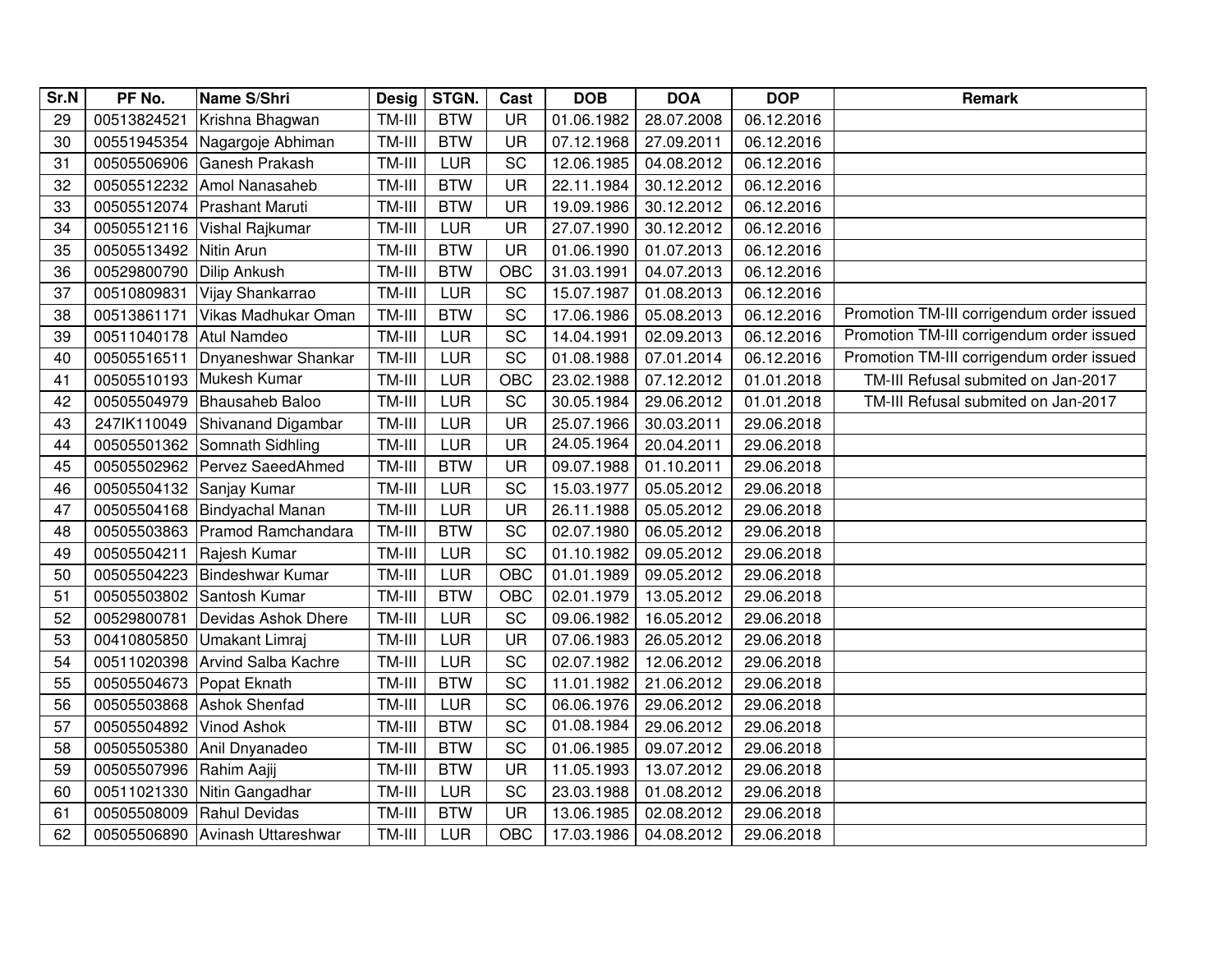| Sr.N | PF No.      | Name S/Shri                       | <b>Desig</b> | STGN.      | Cast       | <b>DOB</b> | <b>DOA</b> | <b>DOP</b> | Remark |
|------|-------------|-----------------------------------|--------------|------------|------------|------------|------------|------------|--------|
| 63   | 00505508460 | Sandipan Nivrutti                 | TM-III       | LUR        | <b>SC</b>  | 01.06.1976 | 02.12.2012 | 29.06.2018 |        |
| 64   | 00505508447 | Suresh Kumar                      | TM-III       | LUR        | SC         | 15.11.1982 | 02.12.2012 | 29.06.2018 |        |
| 65   | 00505508484 | Vikas Kumar                       | TM-III       | LUR        | OBC        | 05.11.1986 | 02.12.2012 | 29.06.2018 |        |
| 66   | 00505508472 | Jitendra Kumar                    | TM-III       | LUR        | SC         | 17.11.1987 | 02.12.2012 | 29.06.2018 |        |
| 67   | 00505510168 | Rajkumar Kapil                    | TM-III       | LUR        | <b>OBC</b> | 21.10.1983 | 15.12.2012 | 29.06.2018 |        |
| 68   | 00505512220 | Irfan Salim                       | TM-III       | <b>BTW</b> | <b>UR</b>  | 21.03.1989 | 30.12.2012 | 29.06.2018 |        |
| 69   | 00505512141 | Pavan Vilas                       | TM-III       | <b>BTW</b> | <b>UR</b>  | 03.04.1991 | 30.12.2012 | 29.06.2018 |        |
| 70   | 00505512130 | Sharukh M Shafik                  | TM-III       | <b>BTW</b> | <b>UR</b>  | 31.05.1993 | 30.12.2012 | 29.06.2018 |        |
| 71   | 00510807172 | Ganesh Rajendra                   | TM-III       | <b>BTW</b> | SC         | 12.06.1985 | 04.07.2012 | 29.06.2018 |        |
| 72   | 00505513340 | Dipak Sudhakar                    | TM-III       | LUR        | SC         | 16.02.1984 | 01.07.2013 | 29.06.2018 |        |
| 73   | 00505513737 | Suhas Mohan                       | TM-III       | <b>BTW</b> | SC         | 02.04.1988 | 01.07.2013 | 29.06.2018 |        |
| 74   | 00505513339 | Ranjit Ramesh                     | TM-III       | <b>BTW</b> | <b>UR</b>  | 10.01.1989 | 01.07.2013 | 29.06.2018 |        |
| 75   | 00505515191 | Sandipan Madhukar                 | TM-III       | <b>LUR</b> | SC         | 13.05.1989 | 01.07.2013 | 29.06.2018 |        |
| 76   | 00505513510 | Dhanaji Sukhdev                   | TM-III       | <b>BTW</b> | OBC        | 01.12.1990 | 01.07.2013 | 29.06.2018 |        |
| 77   | 00505514174 | Mahesh Shivaji                    | TM-III       | <b>BTW</b> | SC         | 10.06.1986 | 08.07.2013 | 29.06.2018 |        |
| 78   | 00505513522 | Gopal Sugriv                      | TM-III       | <b>BTW</b> | UR         | 02.05.1990 | 08.07.2013 | 29.06.2018 |        |
| 79   | 00505516109 | Santosh Haribhau                  | TM-III       | LUR        | OBC        | 23.09.1985 | 09.07.2013 | 29.06.2018 |        |
| 80   | 00505513762 | Vilas Bharat                      | TM-III       | LUR        | <b>UR</b>  | 17.12.1986 | 09.07.2013 | 29.06.2018 |        |
| 81   | 00505515208 | Vijay Prahakar                    | TM-III       | LUR        | <b>UR</b>  | 01.01.1987 | 09.07.2013 | 29.06.2018 |        |
| 82   | 00505514435 | Atul Ankush                       | TM-III       | LUR        | UR         | 05.09.1987 | 09.07.2013 | 29.06.2018 |        |
| 83   | 00505515646 | Netaji Shivaji                    | TM-III       | <b>BTW</b> | <b>NT</b>  | 10.03.1987 | 10.07.2013 | 29.06.2018 |        |
| 84   | 00505514137 | Ganesh Madhukar                   | TM-III       | <b>BTW</b> | <b>UR</b>  | 05.06.1988 | 10.07.2013 | 29.06.2018 |        |
| 85   | 00505514150 | Manoj Audumber                    | TM-III       | <b>BTW</b> | OBC        | 15.05.1991 | 10.07.2013 | 29.06.2018 |        |
| 86   | 00505514149 | <b>Ganesh Sawant Gore</b>         | TM-III       | <b>BTW</b> | OBC        | 27.09.1991 | 10.07.2013 | 29.06.2018 |        |
| 87   | 00505514411 | <b>Ankush Devidas</b>             | TM-III       | LUR        | SC         | 09.07.1984 | 11.07.2013 | 29.06.2018 |        |
| 88   | 00505514514 | <b>Amol Pralahad Mastud</b>       | TM-III       | <b>BTW</b> | SC         | 09.10.1987 | 11.07.2013 | 29.06.2018 |        |
| 89   | 00505519380 | Rakesh Bhurabhai                  | TM-III       | <b>BTW</b> | <b>ST</b>  | 15.09.1990 | 28.01.2015 | 29.06.2018 |        |
| 90   | 00505508010 | Malhari Vithal                    | TM-III       | <b>BTW</b> | UR         | 11.05.1986 | 04.08.2012 | 01.07.2019 |        |
| 91   | 00505515750 | Sujit Shahuraj                    | TM-III       | <b>BTW</b> | <b>UR</b>  | 10.01.1983 | 09.07.2013 | 01.07.2019 |        |
| 92   | 00505512037 | Vithal Bhagwat                    | TM-III       | LUR        | UR         | 07.05.1991 | 01.01.2013 | 01.07.2019 |        |
| 93   | 00505503826 | Hemant Bhagwat                    | TM-III       | <b>BTW</b> | SC         | 02.05.1979 | 05.05.2012 | 01.07.2020 |        |
| 94   | 00513857439 | Somnath Mohan                     | TM-III       | <b>BTW</b> | OBC        | 21.09.1986 | 05.07.2013 | 01.07.2020 |        |
| 95   |             | 247IK110134   Maddewad Veerdhaval | TM-III       | LUR        | OBC        | 05.05.1971 | 25.10.2011 | 01.07.2020 |        |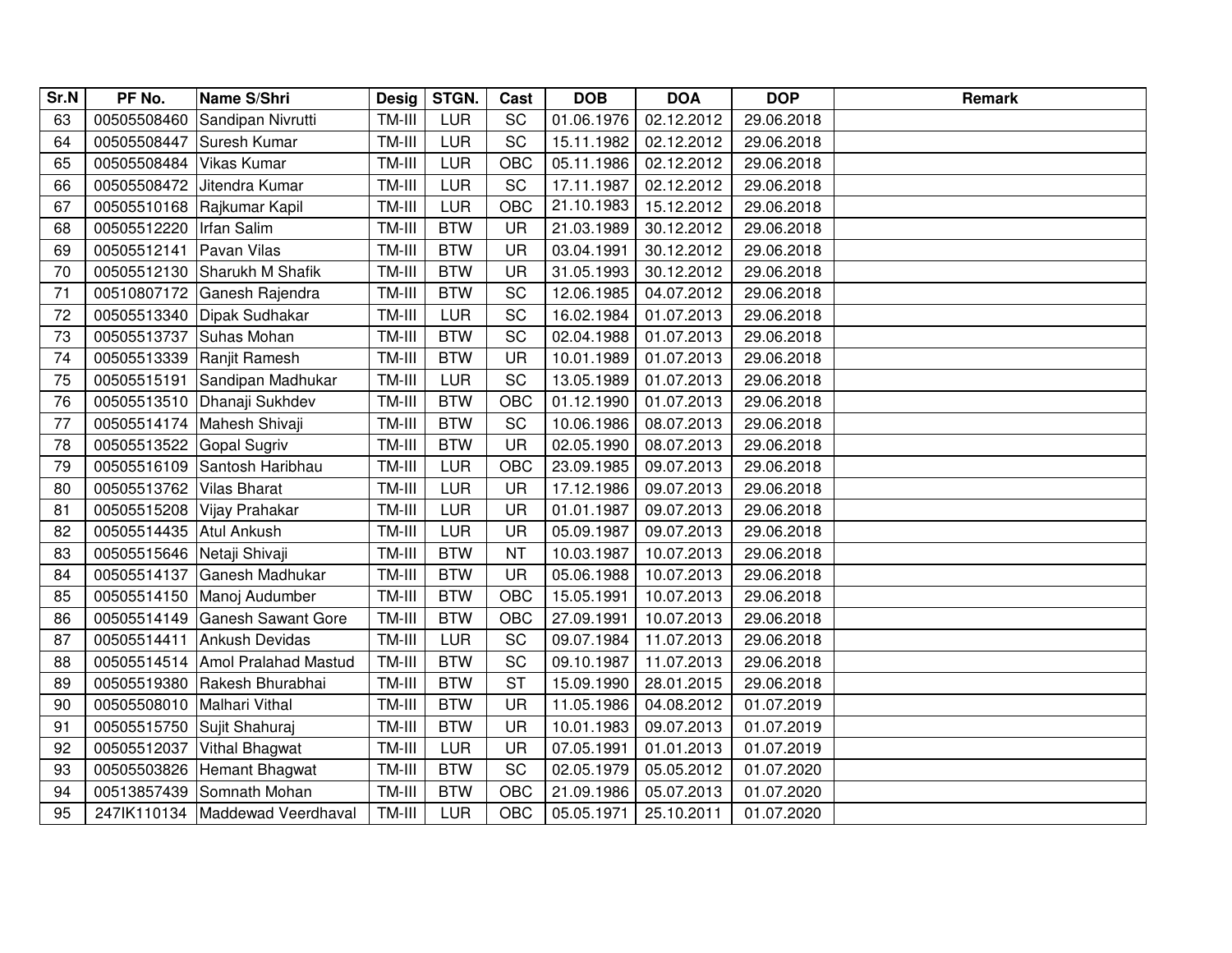|                |                           |                                  |       |            |           |            |            | Seniority list of TM-IV 5200-20200 GP-1800 Level-1, As on 28.03.2022 S/S 123 MOR 127 Vac-4 as on 21.04.2022 |        |
|----------------|---------------------------|----------------------------------|-------|------------|-----------|------------|------------|-------------------------------------------------------------------------------------------------------------|--------|
| Sr.N           | PF No.                    | Name S/Shri                      | Desig | STGN.      | Cast      | <b>DOB</b> | <b>DOA</b> | <b>DOP</b>                                                                                                  | Remark |
| $\mathbf{1}$   | 00505515762 Amrut Vaman   |                                  | TM-IV | <b>BTW</b> | <b>UR</b> | 24.03.1986 | 12.07.2013 |                                                                                                             |        |
| $\overline{c}$ |                           | 00310432668 Santosh Sripati      | TM-IV | LUR        | <b>UR</b> | 13.05.1987 | 10.08.2013 |                                                                                                             |        |
| 3              |                           | 00505516304 Ashok Ramling        | TM-IV | LUR        | <b>UR</b> | 05.05.1966 | 21.10.2013 |                                                                                                             |        |
| $\overline{4}$ | 00505506311               | Pramod Laxman                    | TM-IV | <b>LUR</b> | SC        | 14.04.1978 | 23.10.2013 |                                                                                                             |        |
| 5              |                           | 00505516316   Pandurang Aajinath | TM-IV | <b>BTW</b> | <b>UR</b> | 28.07.1993 | 23.11.2013 |                                                                                                             |        |
| 6              | 00505516754               | Amar Vikas Palkar                | TM-IV | <b>BTW</b> | <b>UR</b> | 30.07.1991 | 01.01.2014 |                                                                                                             |        |
| $\overline{7}$ | 00505516596               | Sujit Adinath                    | TM-IV | <b>BTW</b> | <b>UR</b> | 15.08.1992 | 01.01.2014 |                                                                                                             |        |
| 8              | 00505517631               | Sagar Pandurang                  | TM-IV | <b>BTW</b> | <b>UR</b> | 03.04.1989 | 19.07.2014 |                                                                                                             |        |
| 9              | 00505517461               | <b>Annand Dattu</b>              | TM-IV | <b>BTW</b> | SC        | 05.03.1995 | 20.07.2014 |                                                                                                             |        |
| 10             | 00513881019               | Shilaji Anirudh                  | TM-IV | <b>BTW</b> | OBC       | 11.08.1990 | 05.08.2014 |                                                                                                             |        |
| 11             | 50813880671               | Laxman Reshim Salgar             | TM-IV | <b>LUR</b> | OBC       | 10.02.1981 | 08.08.2014 |                                                                                                             |        |
| 12             | 50813882171               | Ajeet Vasant                     | TM-IV | <b>BTW</b> | UR        | 01.06.1992 | 08.08.2014 |                                                                                                             |        |
| 13             | 50881800992               | Sachin Sahebrao                  | TM-IV | LUR        | SC        | 26.06.1889 | 23.08.2014 |                                                                                                             |        |
| 14             | 00505518738               | Machindra Abhiman                | TM-IV | <b>BTW</b> | UR        | 09.01.1984 | 05.12.2014 |                                                                                                             |        |
| 15             | 00505518635               | Damodar Jarachand                | TM-IV | LUR        | SC        | 25.09.1988 | 05.12.2014 |                                                                                                             |        |
| 16             | 00505518647               | Shantanu Dattatraya              | TM-IV | <b>LUR</b> | <b>UR</b> | 08.03.1989 | 05.12.2014 |                                                                                                             |        |
| 17             | 00505518799               | Vikas Kumar Verma                | TM-IV | LUR        | OBC       | 05.05.1989 | 05.12.2014 |                                                                                                             |        |
| 18             | 00505518696               | <b>Blalsaheb Dhondiram</b>       | TM-IV | <b>LUR</b> | SC        | 15.05.1989 | 05.12.2014 |                                                                                                             |        |
| 19             |                           | 00505518702   Ishwar Rajendra    | TM-IV | LUR        | SC        | 07.06.1990 | 05.12.2014 |                                                                                                             |        |
| 20             |                           | 00505518659 Shankar Shrimant     | TM-IV | <b>BTW</b> | <b>UR</b> | 17.05.1989 | 07.12.2014 |                                                                                                             |        |
| 21             | 00505518672               | Balalji H. Borate                | TM-IV | <b>BTW</b> | <b>UR</b> | 02.04.1990 | 07.12.2014 |                                                                                                             |        |
| 22             | 00505518714               | Ajay Kumar                       | TM-IV | LUR        | OBC       | 15.02.1994 | 07.12.2014 |                                                                                                             |        |
| 23             | 00505519469 Swapnil Arun  |                                  | TM-IV | <b>BTW</b> | SC        | 16.11.1986 | 03.01.2015 |                                                                                                             |        |
| 24             | 00505518910               | Prashant Madhukar                | TM-IV | <b>BTW</b> | <b>UR</b> | 30.04.1995 | 29.01.2015 |                                                                                                             |        |
| 25             | 00505514885               | Ankush Sukhedo                   | TM-IV | <b>BTW</b> | OBC       | 12.05.1991 | 12.07.2013 |                                                                                                             |        |
| 26             |                           | 00505512712   Dhanaji Fulchand   | TM-IV | LUR        | OBC       | 15.10.1987 | 16.03.2013 |                                                                                                             |        |
| 27             |                           | 005055199013 Vaishali Bhimrao    | TM-IV | LUR        | <b>SC</b> | 20.12.1988 | 01.07.2015 |                                                                                                             |        |
| 28             |                           | 00505520058 Jaykumar Kalyan      | TM-IV | LUR        | SC        | 11.12.1992 | 01.07.2015 |                                                                                                             |        |
| 29             | 00505512025               | Ahmad Yunus                      | TM-IV | LUR        | <b>UR</b> | 14.05.1987 | 08.07.2015 |                                                                                                             |        |
| 30             |                           | 00505514850 Angad Ashruba        | TM-IV | LUR        | OBC       | 15.06.1987 | 10.07.2015 |                                                                                                             |        |
| 31             | 00505520162 Balalji Dilip |                                  | TM-IV | <b>LUR</b> | <b>UR</b> | 02.04.1992 | 24.10.2015 |                                                                                                             |        |
| 32             | 00505520484               | Jamir Akbar                      | TM-IV | <b>BTW</b> | <b>UR</b> | 05.08.1991 | 01.01.2016 |                                                                                                             |        |
| 33             |                           | 00529800035   Balaji Motiram     | TM-IV | <b>BTW</b> | <b>UR</b> | 09.07.1992 | 01.01.2016 |                                                                                                             |        |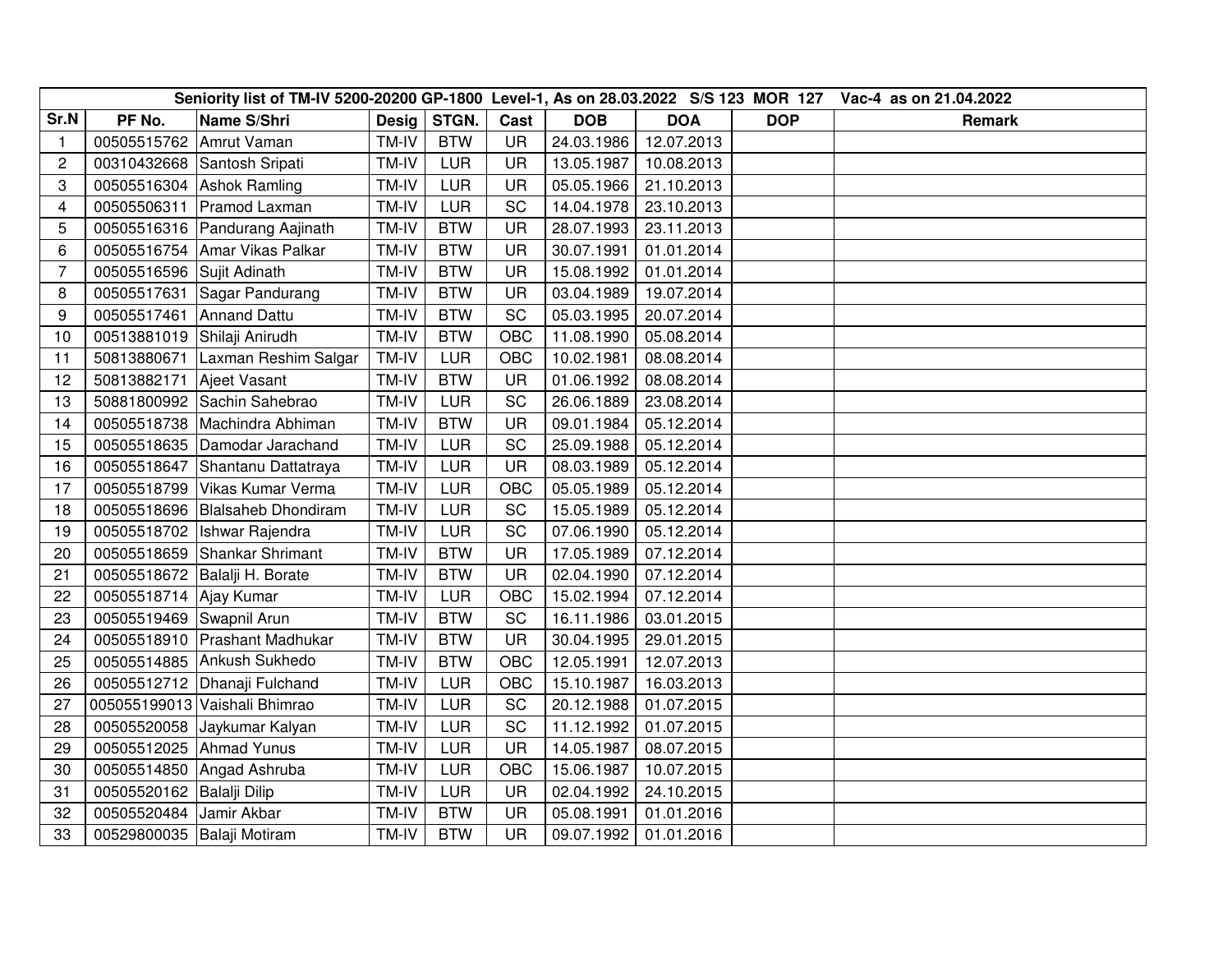| Sr.N | PF No.      | Name S/Shri               | <b>Desig</b> | STGN.      | Cast      | <b>DOB</b> | <b>DOA</b> | <b>DOP</b> | <b>Remark</b> |
|------|-------------|---------------------------|--------------|------------|-----------|------------|------------|------------|---------------|
| 34   | 00505520587 | Sunil Shankar             | TM-IV        | <b>BTW</b> | <b>UR</b> | 01.06.1990 | 04.01.2016 |            |               |
| 35   | 00529800485 | Balaji Macchindra         | TM-IV        | <b>BTW</b> | <b>UR</b> | 25.08.1985 | 25.02.2016 |            |               |
| 36   | 50813909195 | Ananda Balaji             | TM-IV        | LUR        | <b>UR</b> | 20.04.1988 | 25.02.2016 |            |               |
| 37   | 00529800332 | <b>Bimalchand Kumar</b>   | TM-IV        | LUR        | OBC       | 11.03.1990 | 25.02.2016 |            |               |
| 38   | 50813908727 | Shrikant Sureshrao        | TM-IV        | LUR        | OBC       | 07.12.1991 | 25.02.2016 |            |               |
| 39   | 00529800140 | Shaikh Maulamiya Babu     | TM-IV        | LUR        | <b>UR</b> | 02.01.1992 | 25.02.2016 |            |               |
| 40   | 00529800138 | Sunil kumar Arun          | TM-IV        | LUR        | OBC       | 23.03.1997 | 25.02.2016 |            |               |
| 41   | 00529800382 | Lakhan Ajinath            | TM-IV        | <b>BTW</b> | SC        | 28.02.1989 | 26.02.2016 |            |               |
| 42   | 00529800375 | Deepakumar Mishra         | TM-IV        | <b>BTW</b> | <b>UR</b> | 22.11.1990 | 26.02.2016 |            |               |
| 43   | 00529800366 | <b>Babasaheb Nilkhant</b> | TM-IV        | <b>BTW</b> | SC        | 30.12.1990 | 26.02.2016 |            |               |
| 44   | 00529800776 | Akhilesh Sharma           | TM-IV        | <b>BTW</b> | OBC       | 05.03.1994 | 26.02.2016 |            |               |
| 45   | 00529800385 | Vikas Kumar               | TM-IV        | <b>BTW</b> | OBC       | 21.03.1994 | 26.02.2016 |            |               |
| 46   | 00529800410 | Ranjit Kumar              | TM-IV        | LUR        | OBC       | 20.07.1986 | 27.02.2016 |            |               |
| 47   | 00529800129 | Keshav Vanket             | TM-IV        | LUR        | OBC       | 22.07.1986 | 27.02.2016 |            |               |
| 48   | 00529800368 | Mukund Kumar              | TM-IV        | <b>BTW</b> | UR        | 11.05.1989 | 27.02.2016 |            |               |
| 49   | 50813873615 | Shelke chaturbhuj         | TM-IV        | <b>LUR</b> | UR        | 05.01.1968 | 27.02.2016 |            |               |
| 50   | 00529800363 | Amar Nath Yadav           | TM-IV        | LUR        | OBC       | 15.01.1991 | 27.02.2016 |            |               |
| 51   | 00581801802 | Siddhant Vilas            | TM-IV        | <b>BTW</b> | SC        | 26.11.1992 | 27.02.2016 |            |               |
| 52   | 00529800141 | Akhilesh Kumar            | TM-IV        | <b>LUR</b> | OBC       | 05.01.1993 | 27.02.2016 |            |               |
| 53   | 00529800305 | Saroj Kumar               | TM-IV        | <b>BTW</b> | SC        | 05.01.1993 | 27.02.2016 |            |               |
| 54   | 00529801076 | Saudarya Kumar            | TM-IV        | LUR        | OBC       | 10.01.1993 | 27.02.2016 |            |               |
| 55   | 00529800132 | Sriram Singh              | TM-IV        | LUR        | OBC       | 25.03.1993 | 27.02.2016 |            |               |
| 56   | 00529800370 | Chandan Kumar             | TM-IV        | <b>BTW</b> | SC        | 14.12.1993 | 27.02.2016 |            |               |
| 57   | 00529800142 | Rakesh Kumar Umesh        | TM-IV        | LUR        | OBC       | 15.12.1993 | 27.02.2016 |            |               |
| 58   | 00529800128 | Anantkumr Chauhan         | TM-IV        | <b>BTW</b> | OBC       | 04.03.1981 | 29.02.2016 |            |               |
| 59   | 00529800360 | Kundankumar Sharma        | TM-IV        | <b>BTW</b> | <b>UR</b> | 28.08.1994 | 29.02.2016 |            |               |
| 60   | 00529800488 | Kundankumar Singh         | TM-IV        | <b>BTW</b> | <b>UR</b> | 10.01.1995 | 29.02.2016 |            |               |
| 61   | 00529800404 | Nitish Kumar              | TM-IV        | <b>BTW</b> | SC        | 20.01.1994 | 01.03.2016 |            |               |
| 62   | 00610316565 | Rahul Lomate              | TM-IV        | <b>BTW</b> | <b>UR</b> | 02.12.1985 | 01.03.2016 |            |               |
| 63   | 00529800362 | <b>Prem Pravin</b>        | TM-IV        | <b>BTW</b> | OBC       | 12.06.1981 | 02.03.2016 |            |               |
| 64   | 610321068   | Sayyad kalim              | TM-IV        | LUR        | <b>UR</b> | 20.08.1986 | 02.03.2016 |            |               |
| 65   | 00529800376 | <b>Arbind Kumar</b>       | TM-IV        | <b>BTW</b> | OBC       | 05.02.1991 | 02.03.2016 |            |               |
| 66   | 00529800347 | Rishi Kumar               | TM-IV        | <b>BTW</b> | OBC       | 21.11.1991 | 02.03.2016 |            |               |
| 67   | 50813874719 | Vishnu Govindrao          | TM-IV        | <b>BTW</b> | OBC       | 17.04.1970 | 02.03.2016 |            |               |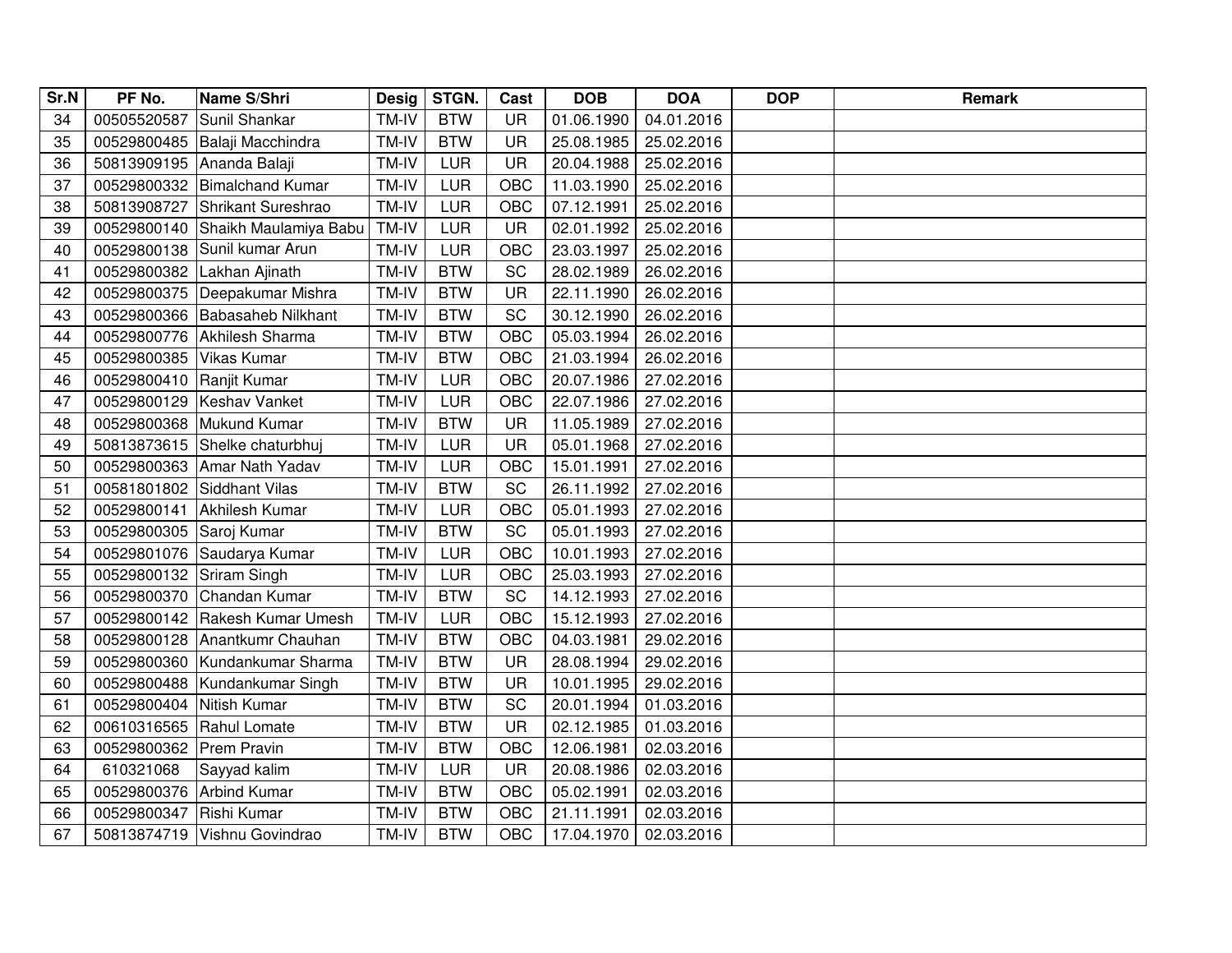| Sr.N | PF No.      | Name S/Shri                   | <b>Desig</b> | STGN.      | Cast       | <b>DOB</b> | <b>DOA</b> | <b>DOP</b> | <b>Remark</b> |
|------|-------------|-------------------------------|--------------|------------|------------|------------|------------|------------|---------------|
| 68   | 00529800389 | Ajit Bapu                     | TM-IV        | <b>BTW</b> | SC         | 14.06.1988 | 05.03.2016 |            |               |
| 69   |             | 00529800392 Shivpoojan Ram    | TM-IV        | <b>BTW</b> | SC         | 10.12.1989 | 10.03.2016 |            |               |
| 70   | 00210912423 | Shrikant Balasaheb            | TM-IV        | LUR        | <b>UR</b>  | 17.03.1990 | 10.03.2016 |            |               |
| 71   | 00529800379 | Heera Paswan                  | TM-IV        | <b>BTW</b> | SC         | 25.04.1993 | 10.03.2016 |            |               |
| 72   | 00529800499 | Ajit Kumar                    | TM-IV        | <b>BTW</b> | OBC        | 15.11.1993 | 10.03.2016 |            |               |
| 73   | 00529800496 | Sanjeet Kumar                 | TM-IV        | <b>BTW</b> | <b>OBC</b> | 05.05.1994 | 10.03.2016 |            |               |
| 74   | 00529800336 | Roshan Kumar                  | TM-IV        | <b>BTW</b> | SC         | 05.06.1995 | 10.03.2016 |            |               |
| 75   | 00529800325 | Anuj Singh Yadav              | TM-IV        | <b>BTW</b> | OBC        | 12.08.1995 | 10.03.2016 |            |               |
| 76   | 00529800420 | <b>Bipin Kumar</b>            | TM-IV        | LUR        | SC         | 05.01.1990 | 11.03.2016 |            |               |
| 77   | 50813880323 | Annasaheb Rambhau             | TM-IV        | LUR        | SC         | 14.04.1987 | 14.03.2016 |            |               |
| 78   | 00529800400 | Nitin Madharao                | TM-IV        | LUR        | SC         | 06.09.1990 | 16.03.2016 |            |               |
| 79   | 00529800492 | Arunkumar Chaudhari           | TM-IV        | <b>BTW</b> | OBC        | 10.02.1982 | 19.03.2016 |            |               |
| 80   | 00529800320 | Anilkumar Gupta               | TM-IV        | <b>BTW</b> | OBC        | 02.02.1992 | 19.03.2016 |            |               |
| 81   | 00211041699 | Govind Ganpat kendre          | TM-IV        | LUR        | OBC        | 10.03.1985 | 21.03.2016 |            |               |
| 82   | 00505515543 | Anna Nariyan                  | TM-IV        | <b>BTW</b> | SC         | 27.12.1984 | 26.04.2016 |            |               |
| 83   | 00529801320 | Shankar Maruti                | TM-IV        | <b>BTW</b> | UR         | 10.12.1990 | 04.07.2016 |            |               |
| 84   | 00529801338 | Swapnil Bhanudas              | TM-IV        | <b>LUR</b> | <b>SC</b>  | 05.09.1993 | 05.07.2016 |            |               |
| 85   | 21529804363 | Wigar Ahmed khan              | TM-IV        | LUR        | <b>UR</b>  | 04.12.1984 | 19.07.2016 |            |               |
| 86   | 21529804618 | Nagnath Annrao                | TM-IV        | <b>BTW</b> | <b>UR</b>  | 18.05.1990 | 20.07.2016 |            |               |
| 87   | 00505513832 | Rohidas Uttareshwar           | TM-IV        | <b>BTW</b> | <b>UR</b>  | 26.05.1993 | 18.09.2016 |            |               |
| 88   | 00505517618 | Azar Shiraj                   | TM-IV        | <b>BTW</b> | OBC        | 19.07.1988 | 03.10.2016 |            |               |
| 89   | 0505519494  | Ramchandra Vijay              | TM-IV        | <b>BTW</b> | OBC        | 16.05.1990 | 10.10.2016 |            |               |
| 90   | 00505519500 | <b>Prashant Ashok</b>         | TM-IV        | LUR        | <b>UR</b>  | 01.12.1990 | 10.10.2016 |            |               |
| 91   | 00505515210 | Kiran Shashikant              | TM-IV        | LUR        | SC         | 30.06.1992 | 10.10.2016 |            |               |
| 92   | 21529804263 | Vishwanath Ankush             | TM-IV        | LUR        | <b>UR</b>  | 10.12.1990 | 24.01.2017 |            |               |
| 93   | 00529802597 | <b>Arvind Prasad</b>          | TM-IV        | LUR        | <b>ST</b>  | 01.01.1992 | 11.04.2017 |            |               |
| 94   | 00529802800 | Mosin Jakirkhan               | TM-IV        | <b>BTW</b> | <b>UR</b>  | 18.06.1987 | 04.07.2017 |            |               |
| 95   | 00505512049 | Namdeo Damoo                  | TM-IV        | LUR        | SC         | 25.07.1979 | 29.07.2017 |            |               |
| 96   | 39513AE1259 | Lakhan Devidas                | TM-IV        | LUR        | SC         | 05.03.1988 | 31.07.2017 |            |               |
| 97   | 00505510387 | Santosh Bhibhishan            | TM-IV        | <b>BTW</b> | <b>UR</b>  | 27.11.1988 | 05.07.2018 |            |               |
| 98   | 00529803424 | Akash sunil gaikwad           | TM-IV        | LUR        | SC         | 05.06.1992 | 23.03.2019 |            |               |
| 99   | 00529803636 | Baban Dattu                   | TM-IV        | <b>BTW</b> | <b>UR</b>  | 06.12.1990 | 17.07.2019 |            |               |
| 100  | 00529803625 | Akash Baburao Kanade          | TM-IV        | <b>BTW</b> | <b>UR</b>  | 15.12.1991 | 17.07.2019 |            |               |
| 101  |             | 00529803626 Vishal Ohmprakash | TM-IV        | <b>BTW</b> | <b>UR</b>  | 04.12.1994 | 17.07.2019 |            |               |